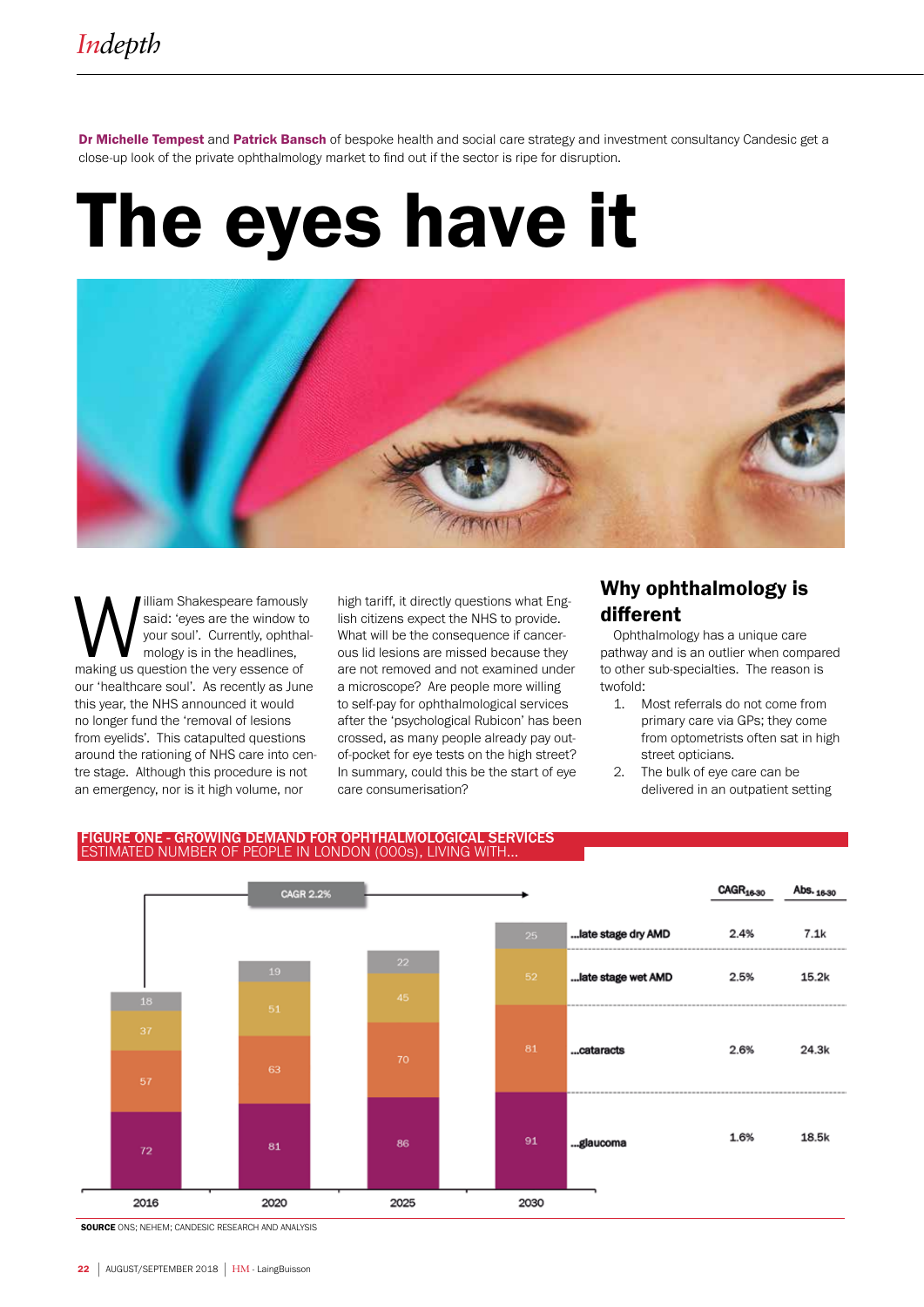

#### FIGURE TWO - HISTORIC EVOLUTION OF NHS CATARACT SURGERY ACTIVITY AND WAITING TIME

**SOURCE** NHSE DIGITAL; CANDESIC RESEARCH AND ANALYSIS

with only a small percentage of procedures requiring inpatient acute hospitals

Currently, there is a clear drive to deliver more care in the community. Ophthalmology also has one of the lowest revenue per inpatient bed of all specialties, mainly as few patients need to stay overnight. So, this naturally begs the question: why is so much ophthalmology still being delivered within the walls and packed car parks of acute hospitals?

# Ophthalmology demand is growing

The Royal College of Ophthalmologists describe an impending 'perfect storm of increased demand, caused by more eye disease in an ageing population requiring long-term care'. There is an increase in demand including common conditions such as:

- Age-related Macular Degeneration (AMD), slow deterioration of the cells of the macula leading to the loss of central vision
- Cataracts, clouding of the lens leading to a loss of vision

• Glaucoma, a disease that results in optic nerve damage, and subsequent loss of visual fields

Figure One highlights the 2.2% annual rise in demand within London. Zooming in on cataracts as a case study, Figure Two illustrates how both disease burden and NHS waiting times have increased. Across England, the wait for getting a cataract removed has increased from an average of 60 days in 2009 to 70 days in 2017. London, however, bucked the trend reducing cataract waits to around 50 days, thanks to waiting time reduction initiatives by Chelsea and Westminster, Moorfields, Barts, and North Middlesex NHS Trusts.

Waiting for cataract surgery is reminiscent of the ancient parable about the boiling frog. The premise is that if a frog is put suddenly into boiling water, it will jump out, but if the frog is put into tepid water which is then brought to boil slowly, it will not perceive the danger and will be boiled to death. In some ways this explains the uncertainty surrounding how cataract consumers act. Cataracts tend to develop slowly and visual deterioration is so gradual that there is no exact tipping point when a patient may decide

to get out their wallet and self-pay for surgery.

For private providers, cataract surgery is a key revenue driver, either from private pay (PMI/self-pay) or lower margin, high volume NHS lists. Richard Evans, co-founder of Morgan Rossiter, which deals in healthcare PR, recently stated that 'consumer reactions in healthcare are not black and white. Even when they decide not to use the NHS, there remains variation in the weight customers put on ease of access, same day or rapid treatment, high-quality care, and follow up'. Overall, any trend towards rationing NHS healthcare services will push more people to self-pay and the National Institute of Health and Care Excellence (NICE) has already warned that 'restricting cataract surgery until people are almost blind cannot be justified'.

## The London landscape

There are around 40 private providers in London spanning both the independent sector and NHS private patient units (PPUs) and around 240 consultant ophthalmologists who practice privately. The famous NHS Moorfields Eye Hospital PPU is the well-established market leader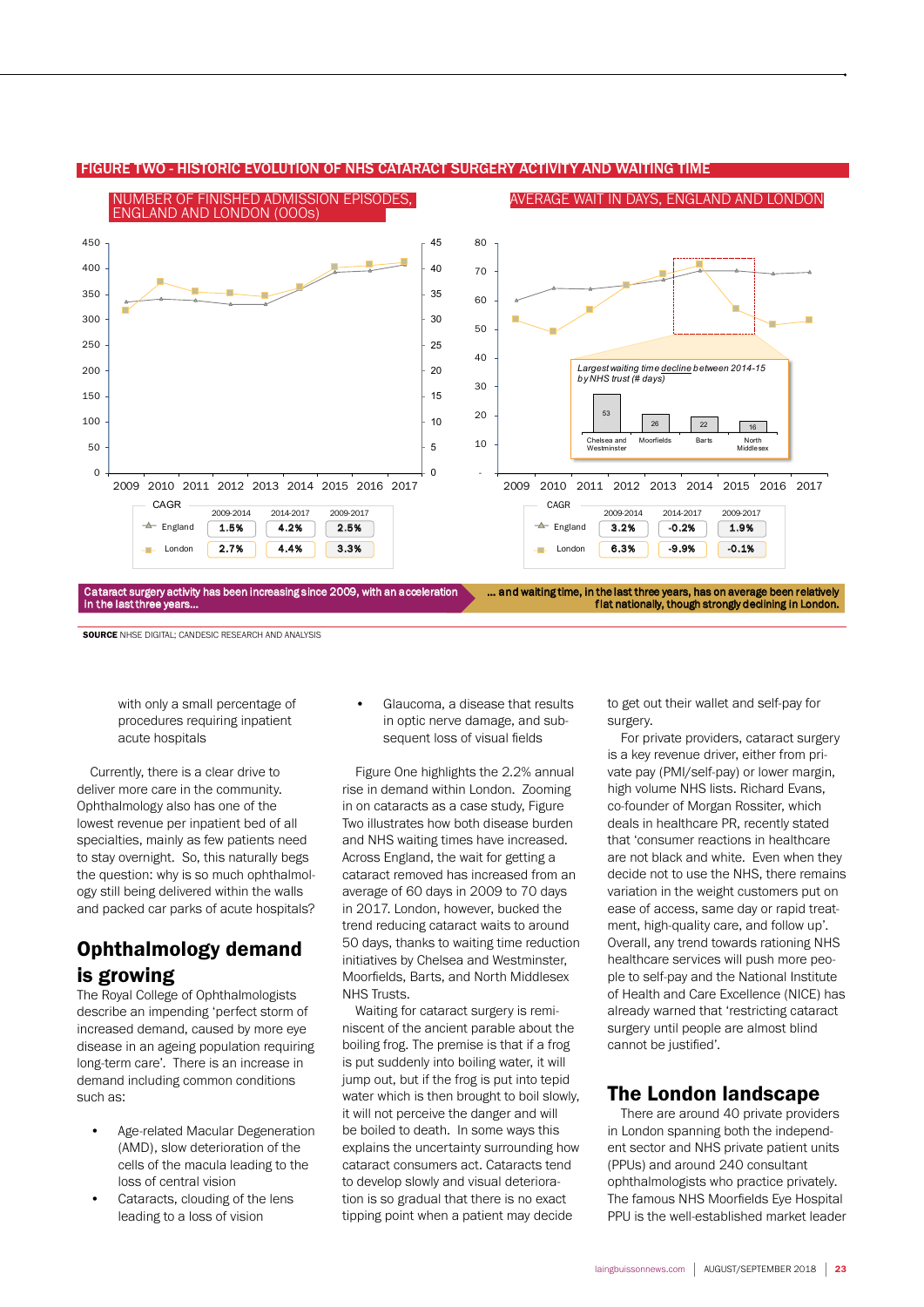in London. Figure Three highlights that Moorfields has almost double the number of consultants of its next competitor and Figure Four outlines its stark volume lead in terms of private cataract procedures.

The second largest private provider, measured by the number of consultants who work there, is Optegra, with around 50 private consultants and two London based hospitals. Optegra is backed by Eight Roads (Fidelity International's investment arm) and is the UK's largest network of eye hospitals. It also has an international presence following a string of acquisitions in continental Europe (Memira, Lexum). Optegra, traditionally focused on private ophthalmic care, but more recently it has been applying and winning NHS tenders, such as the Eastern Cheshire CCG tender, which resulted in Optegra's Manchester hospital becoming the only referral centre for NHS non-emergency eye surgeries in the region. It also secured the Barnet CCG tender for community ophthalmology services. TED Europa reports this to be worth c.£11.7m over five years, based on fixed tariffs.

Sharon Lamb, partner at McDermott Will and Emery, said: 'It's important to realise that whilst there has been a spate of NHS tenders for ophthalmic care, most eye surgeries are services that are subject to a patient's constitutional right of choice. This means that patients have a right to choose their provider wherever that provider is located in the country. In addition, providers who meet CCG

FOR PRIVATE PROVIDERS, **CATARACT** SURGERY IS A KEY REVENUE DRIVER, EITHER FROM PRIVATE PAY OR LOWER MARGIN HIGH VOLUME NHS LISTS

requirements are entitled to be listed on choice networks even if a procurement has been run. Despite this, wait times have still increased in some parts of the country raising interesting (and concerning) questions about how and why choice is or is not working in practice.'

### Growing investor appetite

Across Europe, investment in ophthalmology has become very topical. Services aside, which benefit from a roll-up play, an increasing number of technologies are

seeing strong interest from investors who see the space as an attractive niche that is underpinned by favourable dynamics.

In 2016, GHO, the healthcare-focused PE house, formed a speciality pharmaceutical company centre around ophthalmology. The platform is underpinned by the acquisition of the international commercial operations of NicOx (FR) and Visufarma (ITA). The new entity aims to bring 'global innovations' to European eye health by commercialising a wide portfolio of products and devices.

Within services, Ober Scharrer Gruppe (OSG), the largest German ophthalmology treatment provider, went through a highly contested sales process this year before being acquired by Nordic Capital in March. Other prominent M&A moves in the sector include China-based Aier Eye's acquisition of an 87% stake in Spain-based Clinica Baviera for €147m in 2017.

Dunyagoz, the Turkish ophthalmology hospital group, is also rumoured to be exploring strategic options to help it accelerate growth— the group is looking to become one of Europe's largest eye care clinic chains as well as actively expand its geographically footprint in the Middle East. To date, Dunyagoz operates 23 hospitals in Turkey, Germany, the Netherlands, and Azerbaijan.

The increasingly high multiple paid for ophthalmology assets will require savvy investors to re-think levers that need to be activated for substantial value creation. Roll-up strategies require significant time,



NOTES \*INCLUDES BMI HENDON; BMI BLACKHEALTH; BMI CAVELL AND BMI LONDON INDEPENDENT **SOURCE** CANDESIC RESEARCH AND ANALYSIS